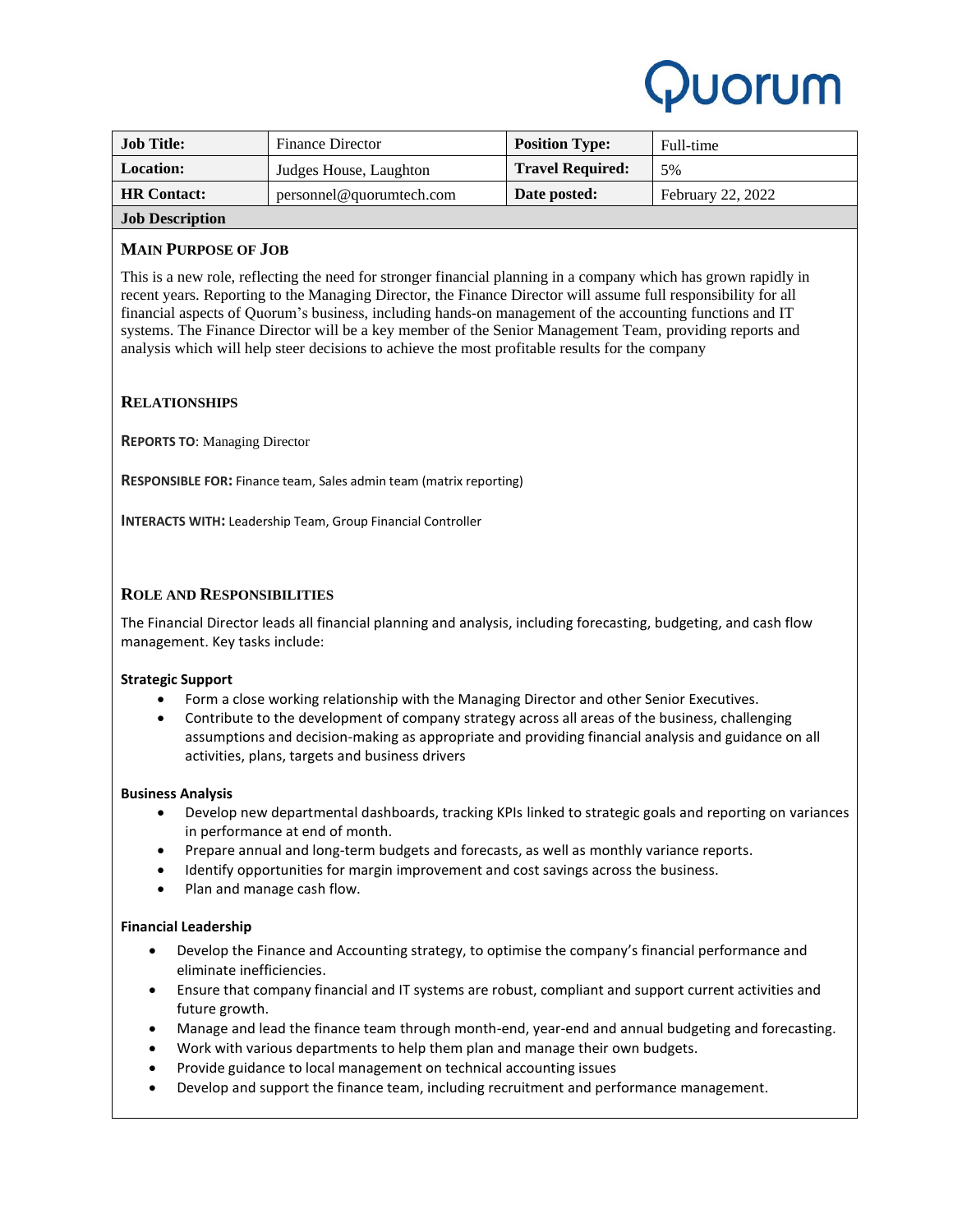# **UOrUM**

#### **Information Systems**

- Take overall responsibility for Quorum's information systems, including the SAP Business One ERP system.
- Ensure data quality in SAP, working with all levels of the business to align processes with reporting requirements and secure compliance with those processes.
- Work with SAP provider to develop and update company-wide dashboards and reports as required by Managing Director and other Senior Executives.
- Work with IT providers in continual improvement and development of SAP B1 and other management reporting processes, including upgrades of software and infrastructure.

#### **Accounting**

- Oversee day-to-day accounting functions, including payroll and VAT.
- Oversee preparation of monthly company accounts and associated reporting pack.
- Present and discuss the weekly/monthly results with the Leadership Team and Group Head Office.
- Preparation of annual financial statements, including working with our AIM listed parent as required.
- Apply group policies regarding sales recognition, depreciation, capital requirements, etc., as appropriate.
- Management of year-end audit process and auditor relationship.
- Preparation of R&D Tax credits claim.

#### **Other responsibilities**

- Responsible for payroll and related employee benefits and schemes
- Main point of contact for group insurance renewal.
- Main point of contact for banks, auditors and other financial advisors.
- Main point of contact for government surveys (e.g., Office for National Statistics).
- Ad hoc project work as deemed necessary by the business.

**The above is not an exhaustive list of duties, and you will be expected to perform different tasks as necessitated by your changing role within the organisation and the overall business objectives of the organisation.** 

#### **PERFORMANCE MEASUREMENT**

- Concise, detailed, and accurate reporting of past results, future forecasts and departmental KPIs as required by MD and Group.
- Compliance with HMRC and Pensions regulations.
- Adherence to accounting standards and company processes as evidenced by external and internal audits.
- Ability to meet customer expectations and to maintain Quorum's established reputation for excellence.
- Levels of injurious incidents, reportable accidents, employee absence and labour turnover within Finance department.
- Ability to ensure that all established administrative routines and records are kept accurately and up to date.

#### **QUALIFICATIONS AND EDUCATION REQUIREMENTS**

The successful candidate will be a fully qualified accountant (ACA/ACCA/CIMA or equivalent)

#### **REQUIRED EXPERIENCE AND SKILLS**

#### **The successful candidate must have:**

• Experience in a senior finance position in a manufacturing environment, leading change and developing ways of improving financial management processes in a growing business.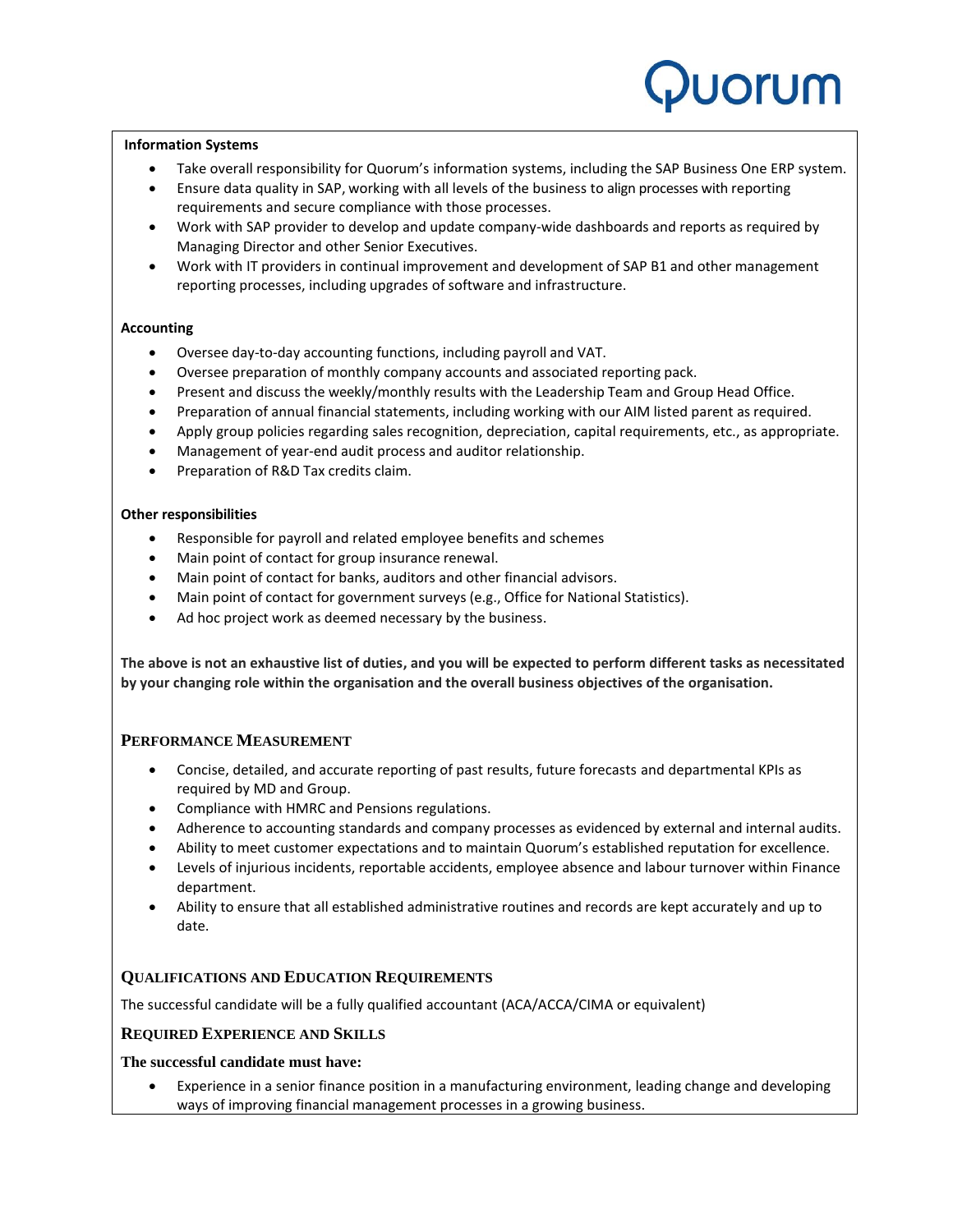

- Excellent working knowledge of ERP/MRP systems is essential. Experience with SAP B1 would be a significant advantage.
- Experience using KPIs and departmental dashboards to drive and support business managers.
- Ability to analyse problems and express financial implications and recommendations in clear business cases at all levels.
- A forward-thinking mentality with a desire to work in a fast-paced and innovative environment.
- Excellent communication skills, the ability to challenge and question while maintaining positive relationships.
- Strong interpersonal and people management skills.
- Technically proficient in accounting and tax regulations.

#### **ADDITIONAL NOTES:**

Key Words: finance director | accountant | ACA | ACCA | CIMA | SAP